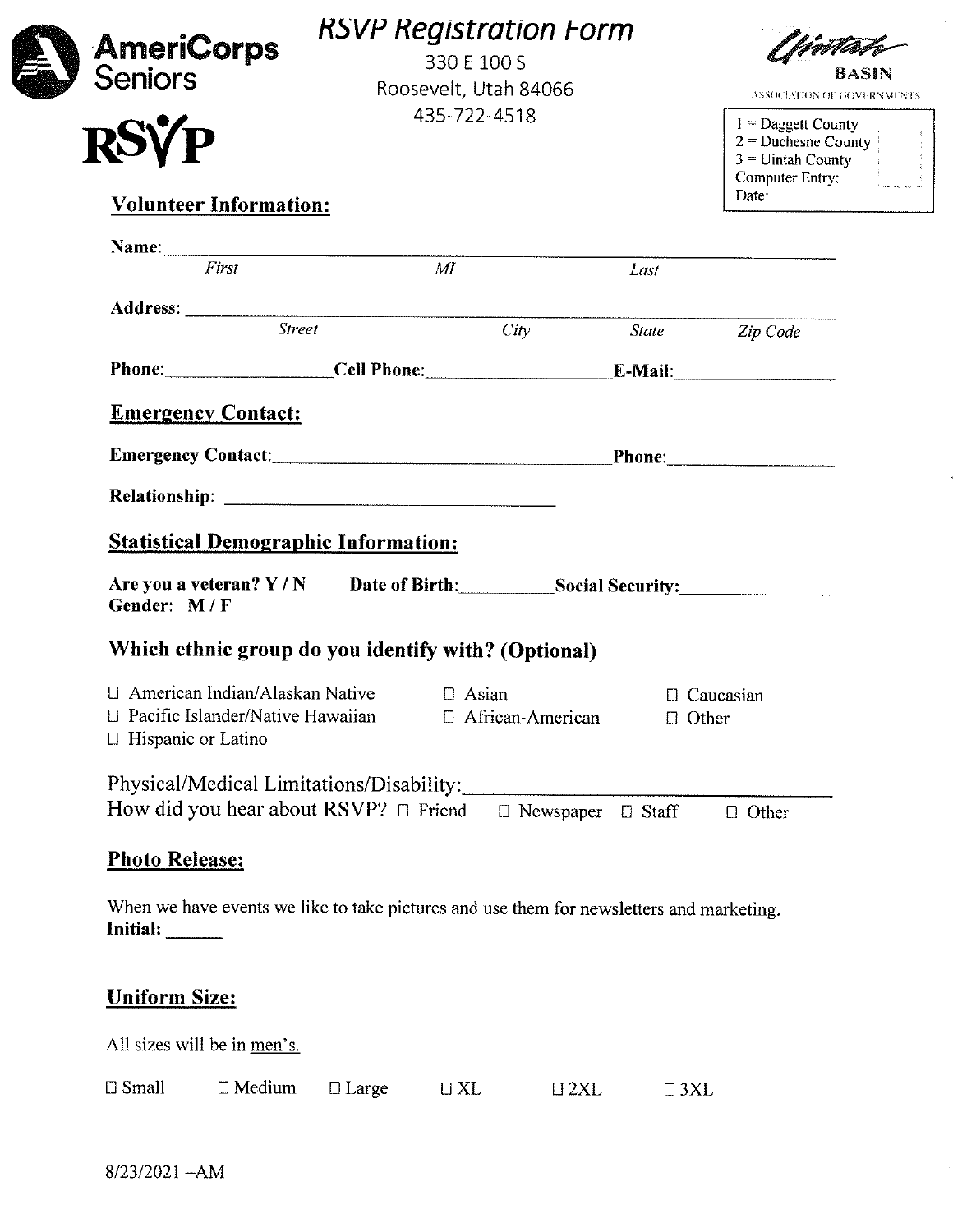

ASSOCIATION OF GOVERNMENTS



### Volunteer Age Verification

| <b>Volunteer Name:</b> |                         |
|------------------------|-------------------------|
| Verification type:     | D.O.B.                  |
| <b>Issue Date:</b>     | <b>Expiration Date:</b> |
| Number:                | State:                  |

By signing this form the parties agree that alt information provided is true. This information will only be used to verify volunteer age for the Retired Senior Volunteer Program via Uintah Basin Association of Governments and cannot be used in any other matter.

| Volunteer Signature         | Date |  |  |
|-----------------------------|------|--|--|
| <b>RSVP Staff Signature</b> | Date |  |  |
|                             |      |  |  |

IJintah Basin Association of Governments 330 East 100 South Roosevelt, UT 84066 (435) 722-4518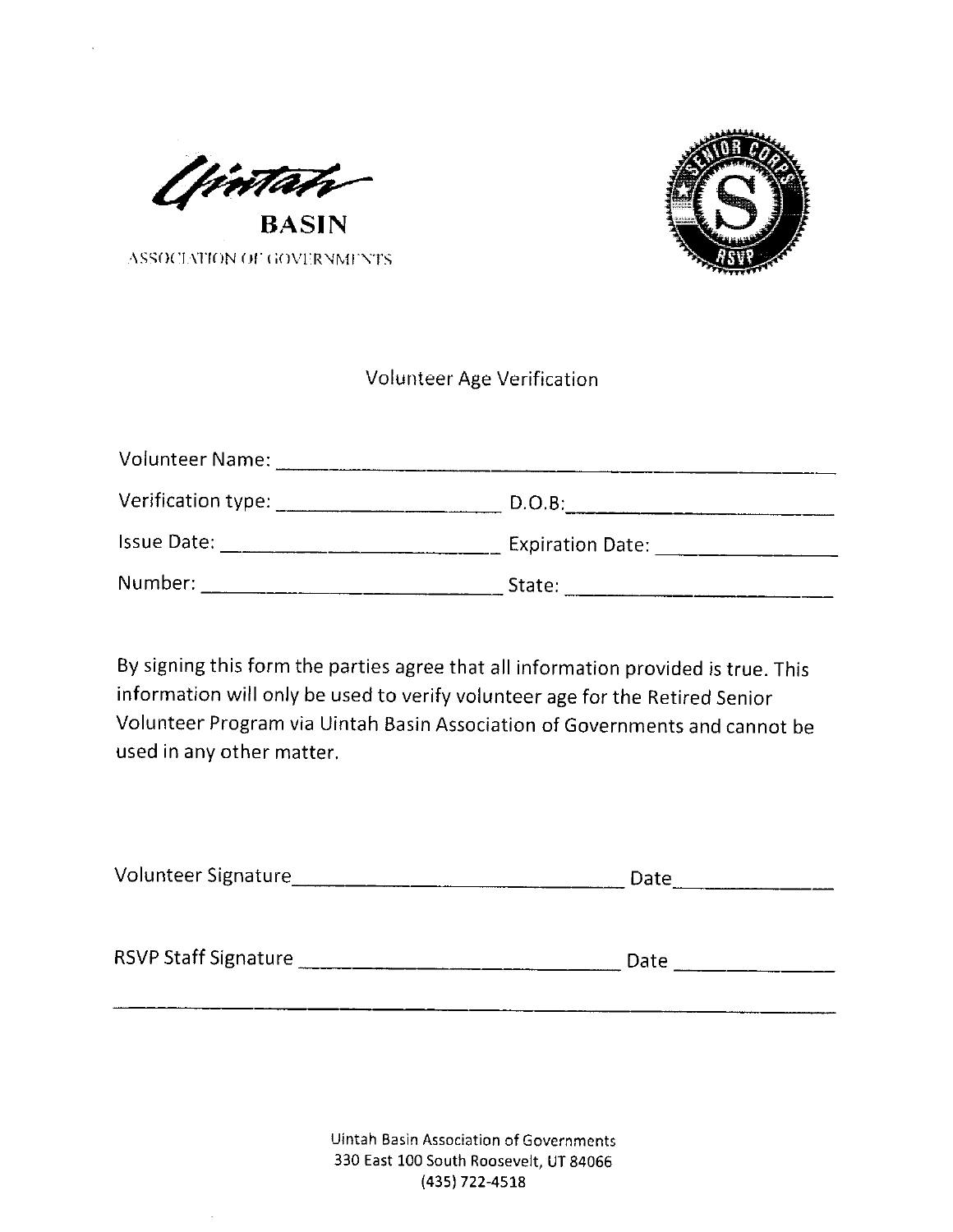## Waiver to conduct background check & Sex Offender check RSVP Program

## Qualifying Entity: Uintah Basin Association of Governments 722-4518 Address: 330 East 100 South; Roosevelt, UT 84066

By signing this form, I authorize the BCI to access and review state and criminal history records and make reasonable efforts to determine whether <sup>I</sup> have been convicted of; or are under pending indictment for, a crime that bears upon my fitness to be employed or volunteer for a position of trust over children, vulnerable adults or persons with disabilities and convey that determination to the qualified entity. Also the UBAUG staff to conduct the NSOPR check for any sex offender crimes.

<sup>I</sup> do hereby release BCI, all persons, organizations, or government agencies, from any damages of; or resulting from, furnishing such information. The BCI shall make reasonable efforts to respond to the inquiry.

<sup>I</sup> have been provided with a copy of this form. <sup>I</sup> have read and understood the foregoing and my certification is true and correct to the best of my knowledge and belief

Volunteer Signature

Date

Qualifying Entity Representative Signature

Date

Revised 02/03/2020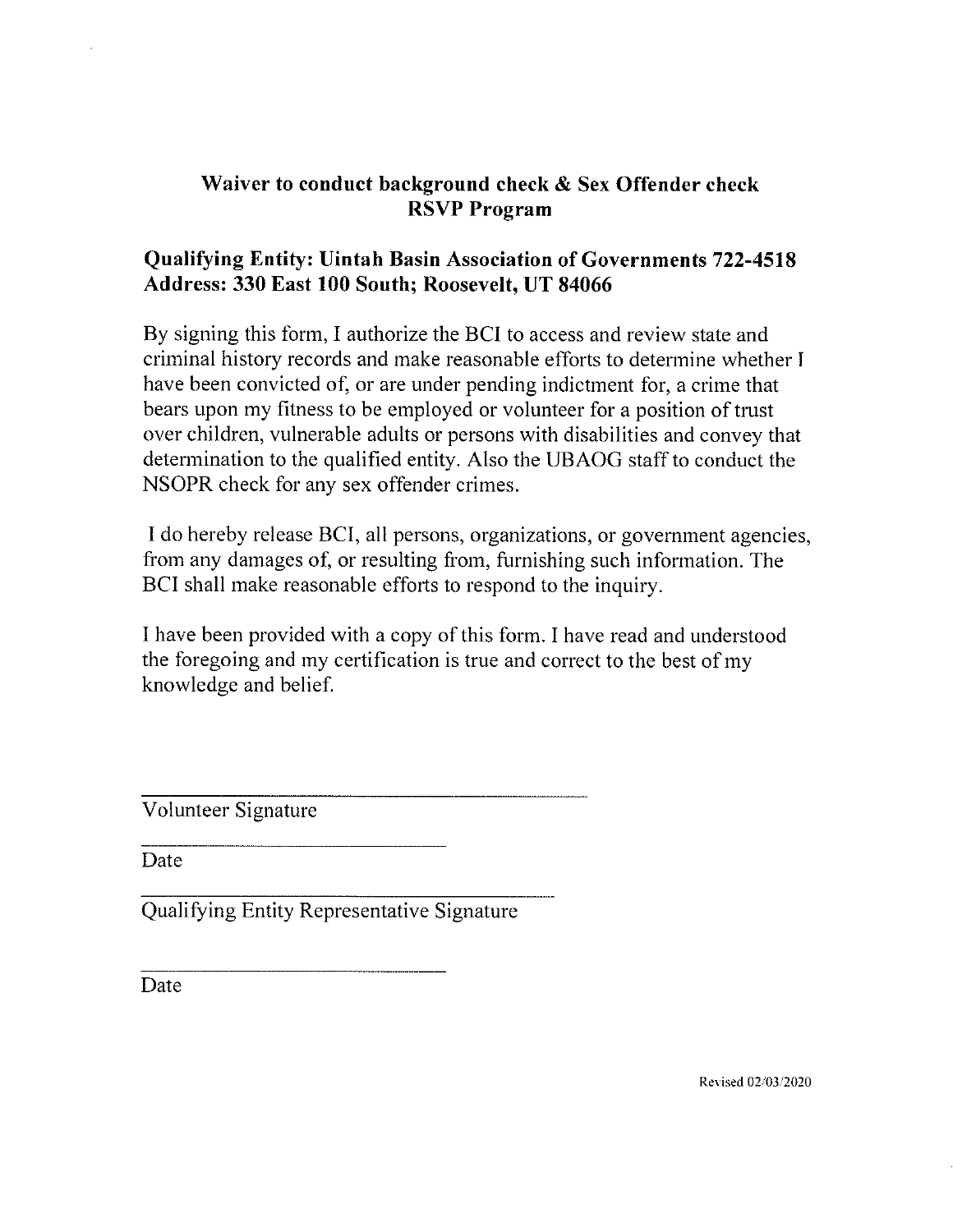



I hereby certify that I have never been convicted of murder as defined by 18 U.S.C. 1111.

Print:

 $\sigma_{\rm c}$  ,  $\sigma_{\rm c}$  ,  $\sigma_{\rm c}$ 

Signature:

Date:

tima

BASIN ASSOCIATION OF GOVERNMENTS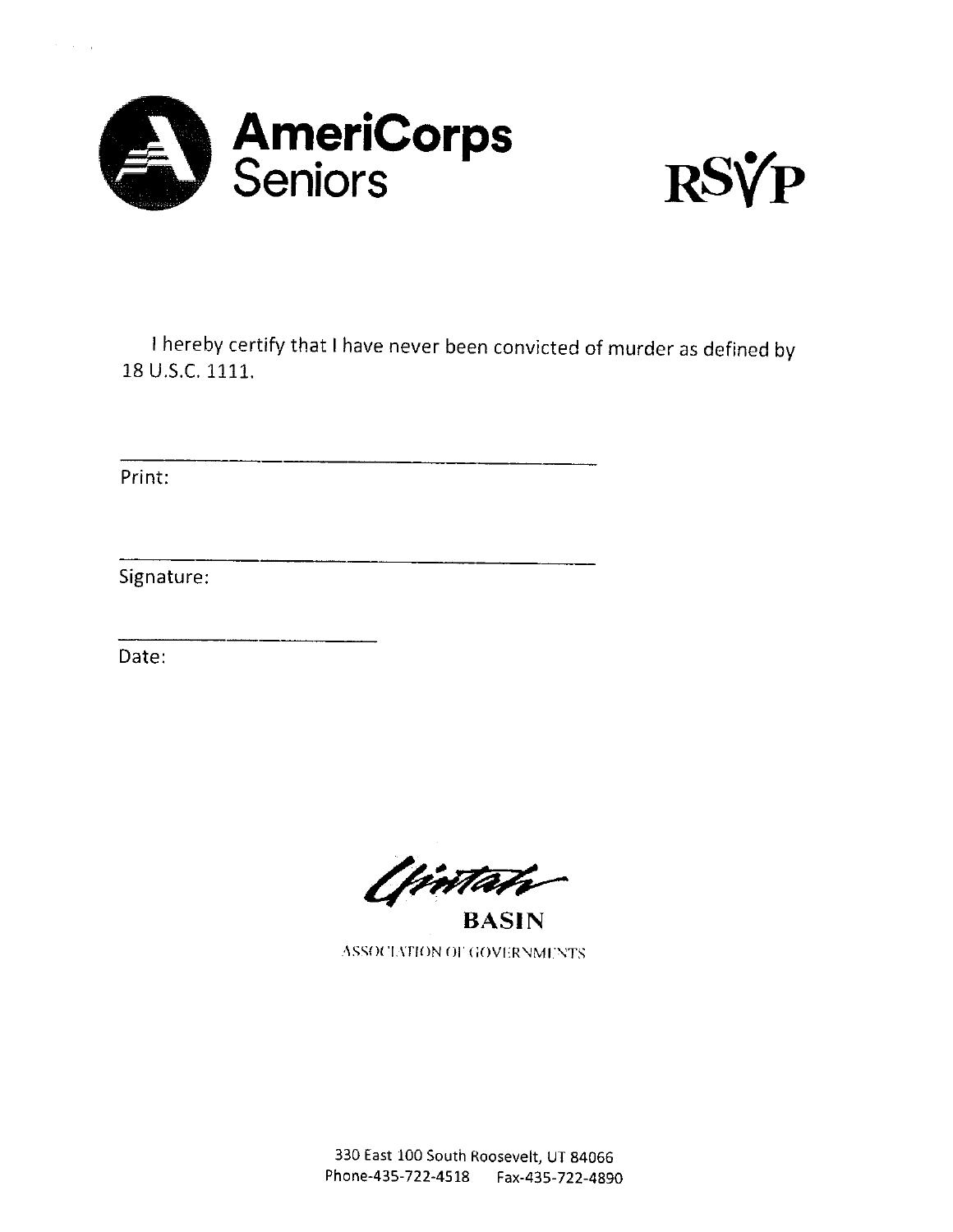



ASSOCIATION OF GOVERNMENTS

## Direct Deposit Agreement Form

#### Authorization Agreement

<sup>I</sup> hereby authorize Uintah Basin Association of Governments to initiate automatic deposits to my account at the financial institution named below. <sup>I</sup> also authorize Uintah Basin Association of Governments to make withdrawals from this account in the event that <sup>a</sup> credit entry is made in error.

Further, <sup>I</sup> agree not to hold Uintah Basin Association of Government's responsible for any delay or loss of funds due to incorrect or incomplete information supplied by me or by my financial institution or due to an error on the part of my financial institution in depositing funds to my account.

This agreement will remain in effect until Uintah Basin Association of Governments receives written notice of the cancellation from me or my financial institution, or until <sup>I</sup> submit <sup>a</sup> new direct deposit form to the Finance Department.

| <b>Account Information</b>                  |                 |         |  |
|---------------------------------------------|-----------------|---------|--|
|                                             |                 |         |  |
|                                             | <b>Checking</b> | Savings |  |
|                                             | m               |         |  |
| <b>Signature</b>                            |                 |         |  |
|                                             | Date:           |         |  |
|                                             |                 |         |  |
|                                             |                 |         |  |
|                                             |                 |         |  |
| Please tape a voided check in this location |                 |         |  |